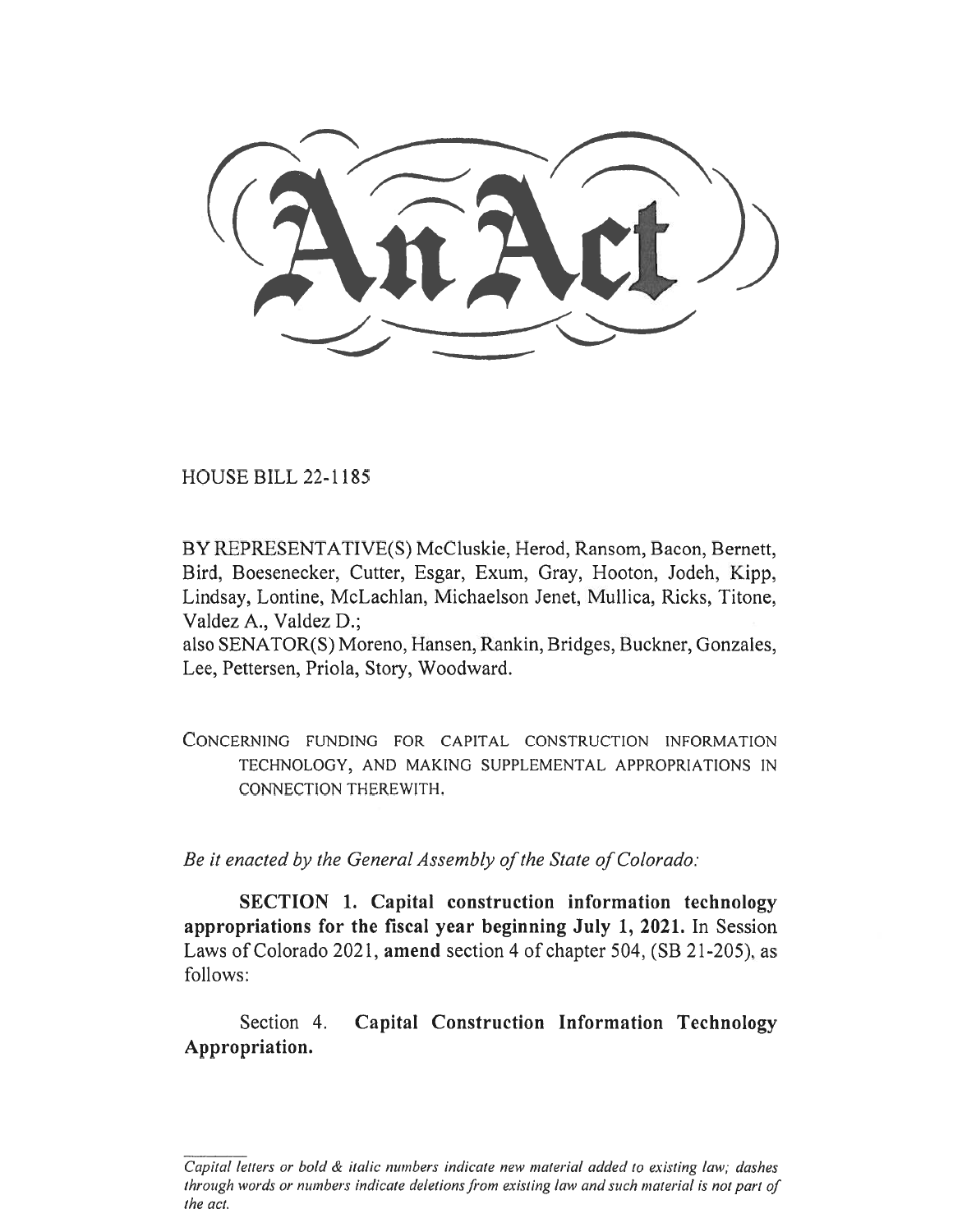|                                                    |                 |              | <b>APPROPRIATION FROM</b> |              |                         |                       |                                |  |  |
|----------------------------------------------------|-----------------|--------------|---------------------------|--------------|-------------------------|-----------------------|--------------------------------|--|--|
|                                                    | ITEM &          | <b>TOTAL</b> | <b>CAPITAL</b>            | CASH         |                         | <b>REAPPROPRIATED</b> | <b>FEDERAL</b><br><b>FUNDS</b> |  |  |
|                                                    | <b>SUBTOTAL</b> |              | CONSTRUCTION              | <b>FUNDS</b> |                         | <b>FUNDS</b>          |                                |  |  |
|                                                    |                 |              | <b>FUND</b>               |              |                         |                       |                                |  |  |
|                                                    | $\mathbb{S}$    | \$           | S                         | \$           | \$                      | \$                    |                                |  |  |
|                                                    |                 |              |                           |              |                         |                       |                                |  |  |
|                                                    |                 |              | <b>PART I</b>             |              |                         |                       |                                |  |  |
|                                                    |                 |              | <b>STATE AGENCIES</b>     |              |                         |                       |                                |  |  |
| (1) DEPARTMENT OF HEALTH CARE POLICY AND FINANCING |                 |              |                           |              |                         |                       |                                |  |  |
| <b>Rural Connectivity</b>                          |                 | 6,498,000    | 1,081,800                 |              |                         |                       | 5,416,200(I)                   |  |  |
| (2) DEPARTMENT OF HUMAN SERVICES                   |                 |              |                           |              |                         |                       |                                |  |  |
| Behavioral Health Infrastructure                   |                 |              |                           |              |                         |                       |                                |  |  |
| Investments                                        | 8,446,918       | 8,446,918    | 6,616,918                 |              |                         |                       | 1,830,000(1)                   |  |  |
| COUNTY INFRASTRUCTURE                              |                 |              |                           |              |                         |                       |                                |  |  |
| <b>UPGRADE</b>                                     | 950,690         |              | 950,690                   |              |                         |                       |                                |  |  |
|                                                    |                 | 9,397,608    |                           |              |                         |                       |                                |  |  |
| (3) DEPARTMENT OF LABOR AND EMPLOYMENT             |                 |              |                           |              |                         |                       |                                |  |  |
| Modernize Colorado Automated                       |                 |              |                           |              |                         |                       |                                |  |  |
| Tax System                                         |                 | 28,422,240   |                           |              | 28,422,240 <sup>a</sup> |                       |                                |  |  |
|                                                    |                 |              |                           |              |                         |                       |                                |  |  |
|                                                    |                 |              |                           |              |                         |                       |                                |  |  |

<sup>a</sup> This amount shall be from the Employment and Training Technology Fund created in Section 8-77-109 (2)(a)(II)(A), C.R.S.

| <b>TOTALS PART I</b> |                         |             |              |             |
|----------------------|-------------------------|-------------|--------------|-------------|
| (STATE AGENCIES)     | <del>\$43,367,158</del> | \$7,698,718 | \$28,422,240 | \$7,246,200 |
|                      | \$44,317,848            | \$8,649,408 |              |             |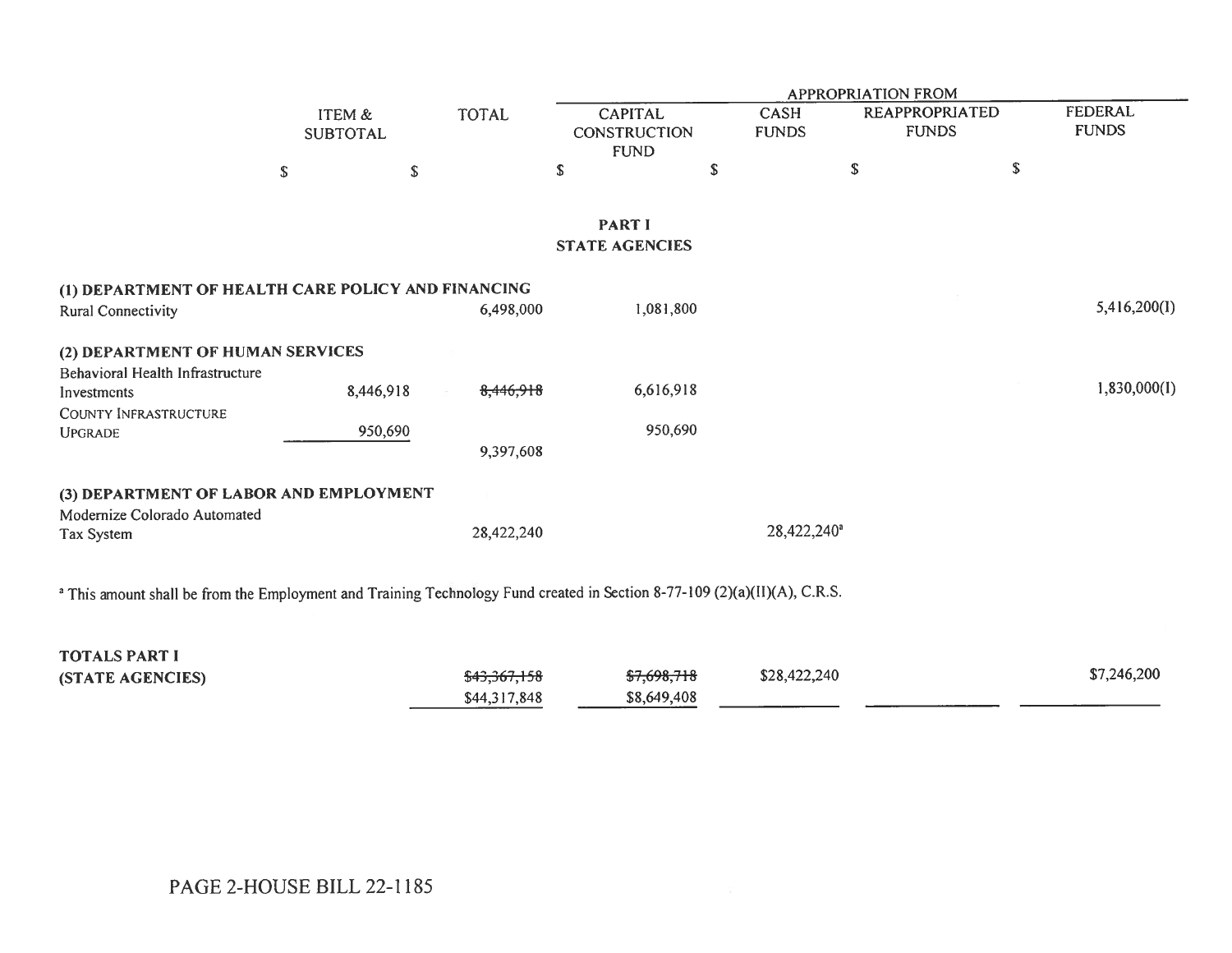|                                                                                                                                                                                    |                 |        |               |              | <b>APPROPRIATION FROM</b>               |                |               |                        |                |             |                |
|------------------------------------------------------------------------------------------------------------------------------------------------------------------------------------|-----------------|--------|---------------|--------------|-----------------------------------------|----------------|---------------|------------------------|----------------|-------------|----------------|
|                                                                                                                                                                                    |                 | ITEM & |               | <b>TOTAL</b> |                                         | <b>CAPITAL</b> |               | <b>CASH</b>            | REAPPROPRIATED |             | <b>FEDERAL</b> |
|                                                                                                                                                                                    | <b>SUBTOTAL</b> |        |               |              | <b>CONSTRUCTION</b><br><b>FUND</b>      |                | <b>FUNDS</b>  |                        | <b>FUNDS</b>   |             | <b>FUNDS</b>   |
|                                                                                                                                                                                    | $\mathbb S$     |        | ${\mathbb S}$ |              | \$                                      |                | ${\mathbb S}$ |                        | \$             | $\mathbb S$ |                |
|                                                                                                                                                                                    |                 |        |               |              |                                         |                |               |                        |                |             |                |
|                                                                                                                                                                                    |                 |        |               |              | <b>PART II</b>                          |                |               |                        |                |             |                |
|                                                                                                                                                                                    |                 |        |               |              | <b>INSTITUTIONS OF HIGHER EDUCATION</b> |                |               |                        |                |             |                |
| (1) DEPARTMENT OF HIGHER EDUCATION                                                                                                                                                 |                 |        |               |              |                                         |                |               |                        |                |             |                |
| (A) Adams State University, Fort Lewis College, and Western Colorado University                                                                                                    |                 |        |               |              |                                         |                |               |                        |                |             |                |
| Digital Transformation Initiative                                                                                                                                                  |                 |        |               |              |                                         |                |               |                        |                |             |                |
| for Rural Higher Education                                                                                                                                                         |                 |        |               | 9,291,975    |                                         | 9,199,055      |               | 92,920 <sup>a</sup>    |                |             |                |
| a This amount shall be one-third from Adams State University institutional reserves, one-third from Fort Lewis College institutional reserves, and one-third from Western Colorado |                 |        |               |              |                                         |                |               |                        |                |             |                |
| University institutional reserves.                                                                                                                                                 |                 |        |               |              |                                         |                |               |                        |                |             |                |
| (B) Community College of Denver                                                                                                                                                    |                 |        |               |              |                                         |                |               |                        |                |             |                |
| <b>Classroom and Conference Room</b>                                                                                                                                               |                 |        |               |              |                                         |                |               |                        |                |             |                |
| Technology                                                                                                                                                                         |                 |        |               | 1,697,743    |                                         | 1,595,878      |               | $101,865^a$            |                |             |                |
| <sup>a</sup> This amount shall be from unrestricted institutional reserves.                                                                                                        |                 |        |               |              |                                         |                |               |                        |                |             |                |
|                                                                                                                                                                                    |                 |        |               |              |                                         |                |               |                        |                |             |                |
| (C) Colorado Mesa University                                                                                                                                                       |                 |        |               |              |                                         |                |               |                        |                |             |                |
| Network Security and Resiliency                                                                                                                                                    |                 |        |               | 2,472,417    |                                         | 2,249,898      |               | 222,519 <sup>a</sup>   |                |             |                |
| <sup>a</sup> This amount shall be from unrestricted institutional reserves.                                                                                                        |                 |        |               |              |                                         |                |               |                        |                |             |                |
|                                                                                                                                                                                    |                 |        |               |              |                                         |                |               |                        |                |             |                |
| (D) Colorado Northwestern Community College                                                                                                                                        |                 |        |               |              |                                         |                |               |                        |                |             |                |
| Network and Security Upgrade                                                                                                                                                       |                 |        |               | 1,921,053    |                                         | 1,746,412      |               | $174,641$ <sup>a</sup> |                |             |                |
| <sup>a</sup> This amount shall be from unrestricted institutional reserves.                                                                                                        |                 |        |               |              |                                         |                |               |                        |                |             |                |
| (E) Colorado School of Mines                                                                                                                                                       |                 |        |               |              |                                         |                |               |                        |                |             |                |
| Re-envisioning Mines ERP and SIS                                                                                                                                                   |                 |        |               | 911,000      |                                         | 789,000        |               | $122,000^a$            |                |             |                |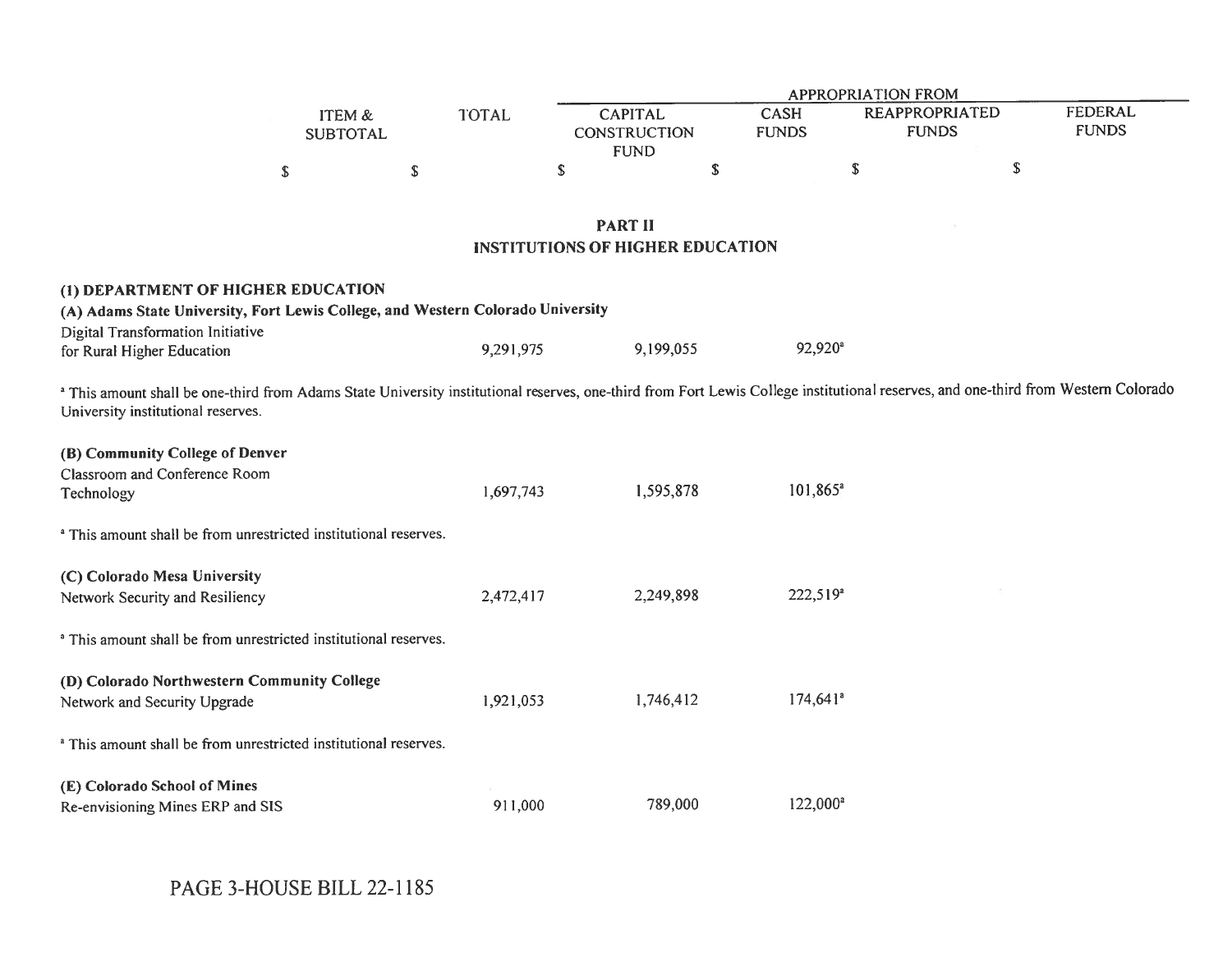|                                                                                                                                                                                          |                           |           |              | <b>APPROPRIATION FROM</b>                            |             |                             |                                       |                                |  |  |  |
|------------------------------------------------------------------------------------------------------------------------------------------------------------------------------------------|---------------------------|-----------|--------------|------------------------------------------------------|-------------|-----------------------------|---------------------------------------|--------------------------------|--|--|--|
|                                                                                                                                                                                          | ITEM &<br><b>SUBTOTAL</b> |           | <b>TOTAL</b> | <b>CAPITAL</b><br><b>CONSTRUCTION</b><br><b>FUND</b> |             | <b>CASH</b><br><b>FUNDS</b> | <b>REAPPROPRIATED</b><br><b>FUNDS</b> | <b>FEDERAL</b><br><b>FUNDS</b> |  |  |  |
|                                                                                                                                                                                          | \$                        | $\$$      |              | \$                                                   | $\mathbb S$ |                             | \$                                    | \$                             |  |  |  |
| a This amount shall be from an institutional capital reserves account.                                                                                                                   |                           |           |              |                                                      |             |                             |                                       |                                |  |  |  |
| (F) Colorado State University                                                                                                                                                            |                           |           |              |                                                      |             |                             |                                       |                                |  |  |  |
| Upgrade Network Hardware                                                                                                                                                                 |                           |           | 760,000      | 541,000                                              |             | 219,000 <sup>a</sup>        |                                       |                                |  |  |  |
| <sup>a</sup> This amount shall be from student technology fees, Provost funding from the Education and General budget, and departmental funding from department base budget allocations. |                           |           |              |                                                      |             |                             |                                       |                                |  |  |  |
| (G) Lamar Community College                                                                                                                                                              |                           |           |              |                                                      |             |                             |                                       |                                |  |  |  |
| <b>Technology Equipment Upgrades</b>                                                                                                                                                     |                           |           | 588,300      | 553,002                                              |             | 35,298 <sup>a</sup>         |                                       |                                |  |  |  |
| <sup>a</sup> This amount shall be from unrestricted institutional reserves and the student technology fee.                                                                               |                           |           |              |                                                      |             |                             |                                       |                                |  |  |  |
| (H) Metropolitan State University of Denver                                                                                                                                              |                           |           |              |                                                      |             |                             |                                       |                                |  |  |  |
| Reimagining the Campus Digital<br>Experience                                                                                                                                             |                           | 1,500,000 |              | 1,300,000                                            |             | 200,000 <sup>a</sup>        |                                       |                                |  |  |  |
| Network Infrastructure                                                                                                                                                                   |                           | 1,500,000 |              | 1,250,000                                            |             | 250,000 <sup>a</sup>        |                                       |                                |  |  |  |
| Modernization                                                                                                                                                                            |                           |           | 3,000,000    |                                                      |             |                             |                                       |                                |  |  |  |
| <sup>a</sup> This amount shall be from institution general fund reserves.                                                                                                                |                           |           |              |                                                      |             |                             |                                       |                                |  |  |  |
| (I) Otero Junior College                                                                                                                                                                 |                           |           |              |                                                      |             |                             |                                       |                                |  |  |  |
| Technology and Equipment                                                                                                                                                                 |                           |           | 722,750      | 597,750                                              |             | $125,000^a$                 |                                       |                                |  |  |  |
| Upgrades                                                                                                                                                                                 |                           |           |              |                                                      |             |                             |                                       |                                |  |  |  |
| <sup>a</sup> This amount shall be from unrestricted institutional reserves and the student technology fee.                                                                               |                           |           |              |                                                      |             |                             |                                       |                                |  |  |  |
| (J) University of Northern Colorado                                                                                                                                                      |                           |           |              |                                                      |             |                             |                                       |                                |  |  |  |
| Next Generation Cyber Secure .<br>Network                                                                                                                                                |                           |           | 1,202,987    | 1,191,077                                            |             | $11,910^a$                  |                                       |                                |  |  |  |
|                                                                                                                                                                                          |                           |           |              |                                                      |             |                             |                                       |                                |  |  |  |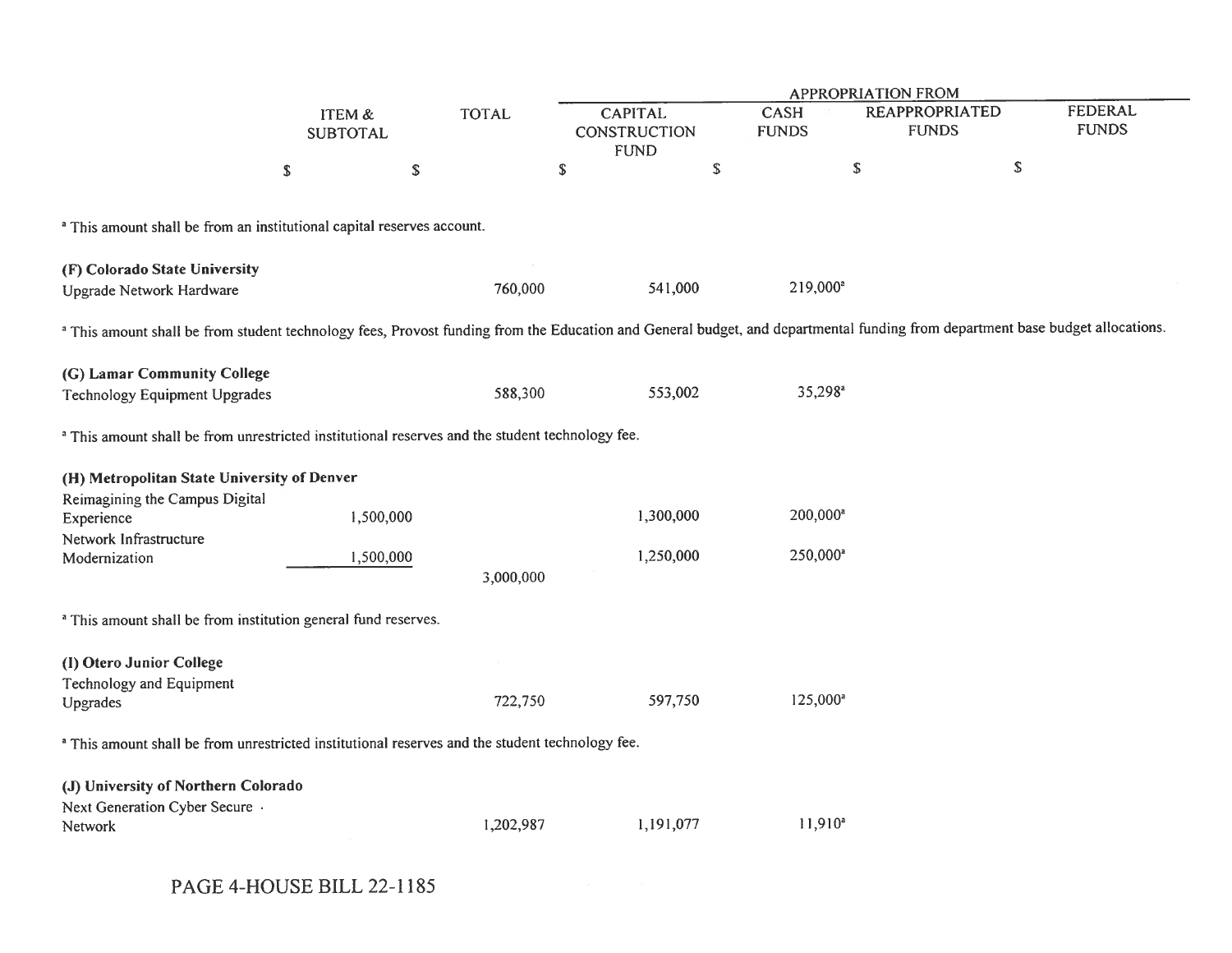|                                                                                |                           |                              | APPROPRIATION FROM                            |                             |                                       |                           |  |  |  |
|--------------------------------------------------------------------------------|---------------------------|------------------------------|-----------------------------------------------|-----------------------------|---------------------------------------|---------------------------|--|--|--|
|                                                                                | ITEM &<br><b>SUBTOTAL</b> | <b>TOTAL</b>                 | <b>CAPITAL</b><br>CONSTRUCTION<br><b>FUND</b> | <b>CASH</b><br><b>FUNDS</b> | <b>REAPPROPRIATED</b><br><b>FUNDS</b> | FEDERAL<br><b>FUNDS</b>   |  |  |  |
|                                                                                | S                         | S                            | \$                                            | S                           | S<br>S                                |                           |  |  |  |
|                                                                                |                           |                              |                                               |                             |                                       |                           |  |  |  |
| <sup>a</sup> This amount shall be from the existing student technology fee.    |                           |                              |                                               |                             |                                       |                           |  |  |  |
| <b>TOTALS PART II</b><br><b>(INSTITUTIONS OF HIGHER)</b><br><b>EDUCATION</b> ) |                           | \$22,568,225                 | \$21,013,072                                  | \$1,555,153                 |                                       |                           |  |  |  |
| <b>GRAND TOTALS</b><br>(INFORMATION<br><b>TECHNOLOGY PROJECTS)</b>             |                           | \$65,935,383<br>\$66,886,073 | \$28,711,790<br>\$29,662,480                  | \$29,977,393                |                                       | $$7,246,200$ <sup>a</sup> |  |  |  |

<sup>a</sup> This amount contains an (I) notation.